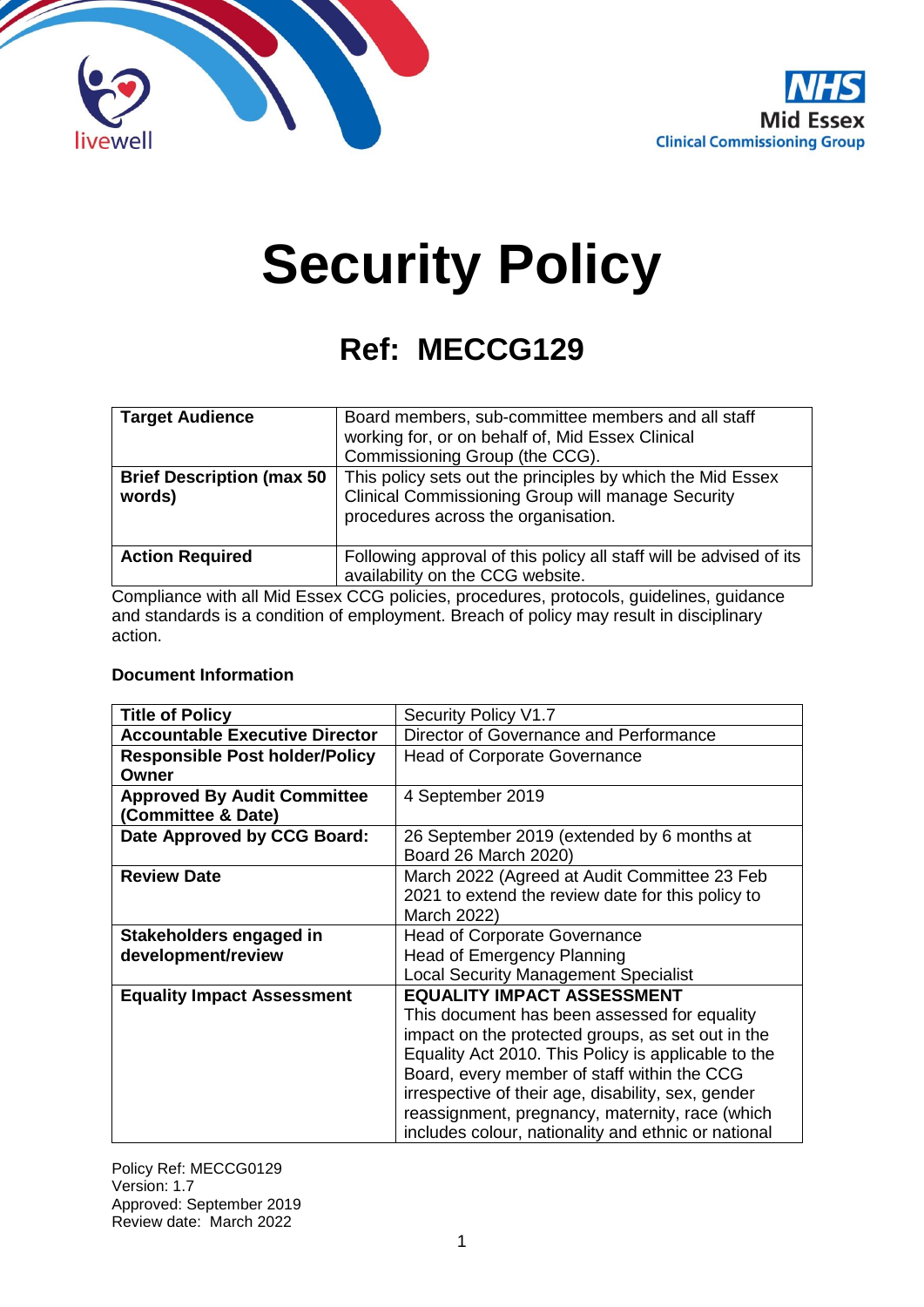| origins), sexual orientation, religion or belief,<br>marriage or civil partnership, and those who work<br>on behalf of the CCG |
|--------------------------------------------------------------------------------------------------------------------------------|
|                                                                                                                                |

|  | <b>Amendment History</b> |  |  |
|--|--------------------------|--|--|
|  |                          |  |  |

| <b>Version</b> | <b>Date</b> | <b>Reviewer Name(s)</b>                                                                                 | <b>Comments</b>                                                                                                           |
|----------------|-------------|---------------------------------------------------------------------------------------------------------|---------------------------------------------------------------------------------------------------------------------------|
| 1.0            | 26/08/2015  | <b>Local Security Management</b><br>Specialist and Head of Corporate<br>Governance.                     | Draft developed for review<br>by Audit Committee                                                                          |
| 1.1            | 09/11/2015  | <b>Audit Committee</b>                                                                                  | Minor amendments<br>requested by Audit<br>Committee, 09/11/15.                                                            |
| 1.2            | 25/05/17    | Sara O'Connor, Head of<br><b>Corporate Governance</b>                                                   | Name and contact details<br>of LSMS amended<br>(Committee approval N/A)                                                   |
| 1.3            | 03/01/2018  | Sara O'Connor, Head of<br><b>Corporate Governance and Jackie</b><br>King, Head of Emergency<br>Planning | Job titles updated and other<br>minor amendments.                                                                         |
| 1.4            | 08/01/2018  | <b>Local Security Management</b><br>Specialist                                                          | Updated to reflect NHS<br>security management<br>structure and procedural<br>changes. Revised case law<br>and procedures. |
| 1.5            | 02/05/19    | <b>Head of Corporate Governance</b><br>and Director of Governance &<br>Performance                      | Updated to reflect changes<br>in job titles, organisational<br>changes and minor<br>updates.                              |
| 1.6            | 25/6/19     | <b>Local Security Management</b><br>Specialist                                                          | Minor amendments                                                                                                          |
| 1.7            | 24/04/20    | <b>Charlotte Tannett, Corporate</b><br>Governance Support Officer                                       | Name and contact details<br>of LSMS amended.                                                                              |

#### **Associated Policy Documents (this list is not exhaustive)**

| <b>Reference</b> | <b>Title</b>                               |
|------------------|--------------------------------------------|
| MECCG001         | <b>Risk Management Policy</b>              |
| MECCG002         | <b>Health &amp; Safety Policy</b>          |
| MECCG008         | Anti-Fraud and Bribery Policy              |
| MECCG011         | Lone Worker Policy                         |
| MECCG012         | Whistleblowing Policy and Procedure        |
| MECCG014         | Serious Incident Management Policy         |
| MECCG036         | Management of Violence & Aggression Policy |
| MECCG084         | Dignity at Work Policy                     |
| MECCG104         | <b>Recruitment Policy</b>                  |
| MECCG118         | Incident Reporting & Management Policy     |
| MECCG123         | Information & Cyber Security Policy        |
| MECCG133         | Lockdown Policy                            |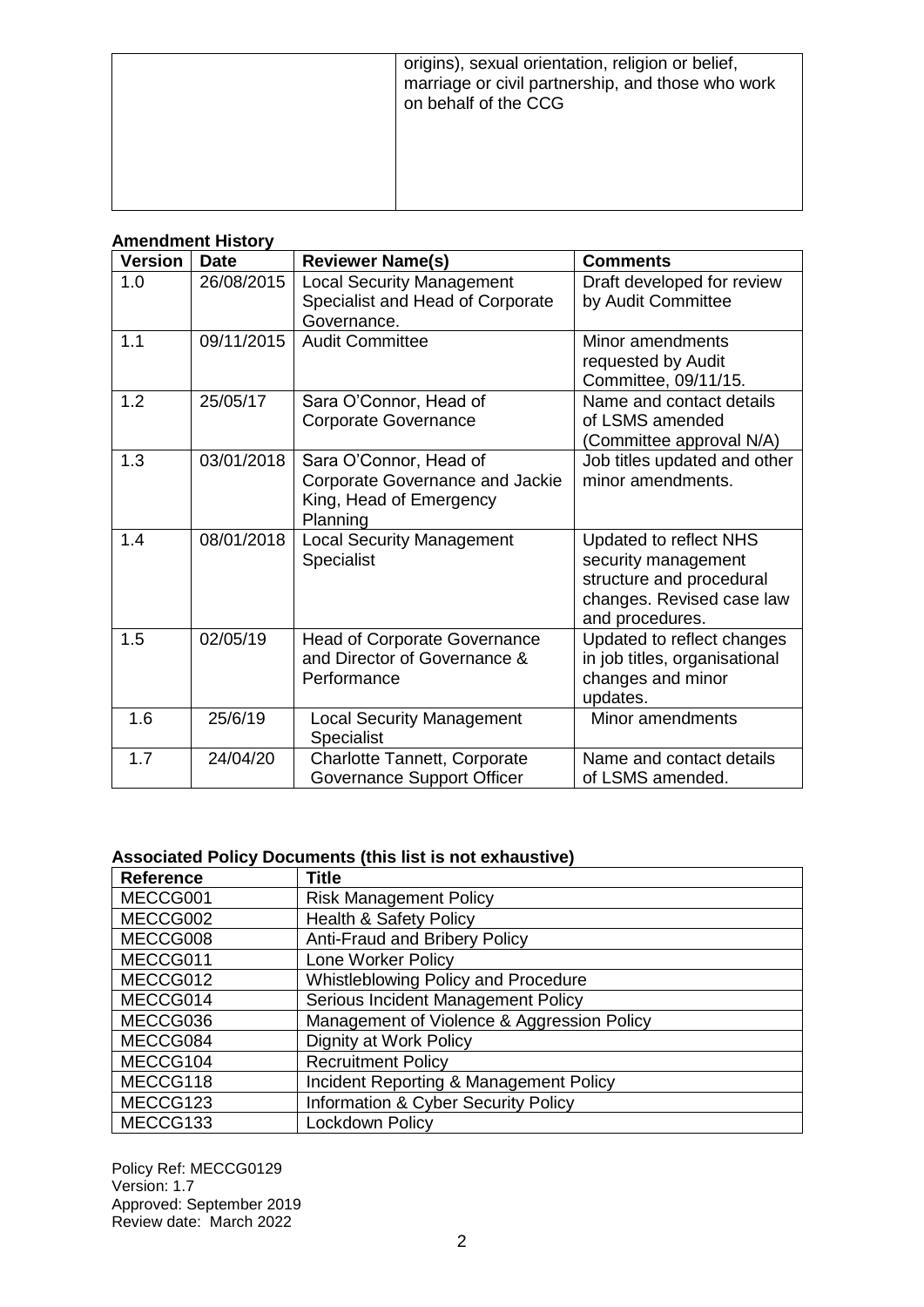#### **Contents**

| 8.2 Children's Act 1989 and Safeguarding Vulnerable Groups Act 2006  11 |  |
|-------------------------------------------------------------------------|--|
|                                                                         |  |
|                                                                         |  |
|                                                                         |  |
|                                                                         |  |
|                                                                         |  |
|                                                                         |  |
|                                                                         |  |
| 9. NHS England and Security Management Standards for commissioners 14   |  |
|                                                                         |  |
|                                                                         |  |
|                                                                         |  |
|                                                                         |  |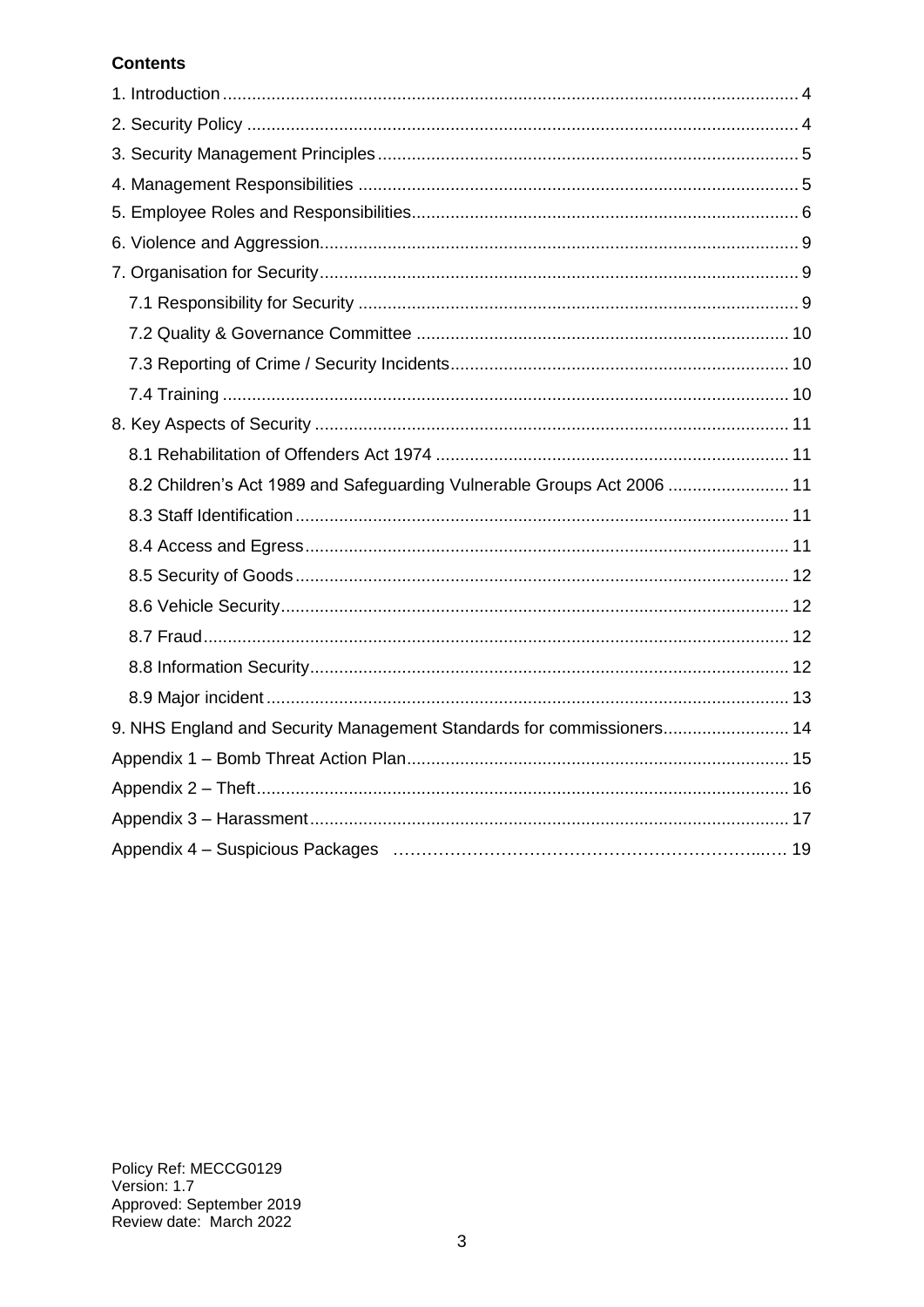## <span id="page-3-0"></span>**1. Introduction**

Mid Essex Clinical Commissioning Group is committed to providing a secure environment for the protection of patients, staff and legitimate visitors and where possible protecting them from harm, or fear of harm, arising from crime or other such incidents. The organisation will also protect the property of the NHS (both physical and intellectual).

Mid Essex Clinical Commissioning Group will provide reasonable measures to create and maintain a secure environment to support this commitment. Overall responsibility for security will rest with the Accountable Officer.

The organisation expects all members of staff to consider, as part of their normal course of work, security issues whether they pose a potential or actual threat to people or property.

The organisation recognises that it would be impossible to prevent every unforeseen security incident and will provide security resources to assist in handling such matters. Emphasis will be placed on the prevention of security incidents and the organisation will emphasise to all staff the need to take security responsibilities seriously.

The organisation operates controlled access to the building to allow appropriate staff to operate with the minimum of hindrance and also affords free movement to legitimate visitors in areas where it is appropriate for them to have access.

The services located within the building will take steps to limit access to specific areas within to those people who have a legitimate reason for entry.

Mid Essex Clinical Commissioning Group expects that all members of staff wear recognised identification at all times whilst working.

It should be noted that although the Security Policy relates to Mid Essex CCG staff, Wren House is not solely occupied by the CCG, so it will be necessary to work with the other occupiers in the event of a security incident.

## <span id="page-3-1"></span>**2. Security Policy**

It is the policy of Mid Essex Clinical Commissioning Group to seek to ensure, as far as is reasonably practicable, the personal safety at all times of staff and visitors and the protection of property against fraud, theft and damage.

The organisation will ensure provision of safeguards to protect the safety of those who work for the organisation and those using the premises and property for legitimate purposes.

It is the intention to work towards the reduction (and wherever possible) the elimination of all security breaches, whether directed at staff, patients, visitors, Mid Essex Clinical Commissioning Group property or appropriate private property brought onto the organisation's premises.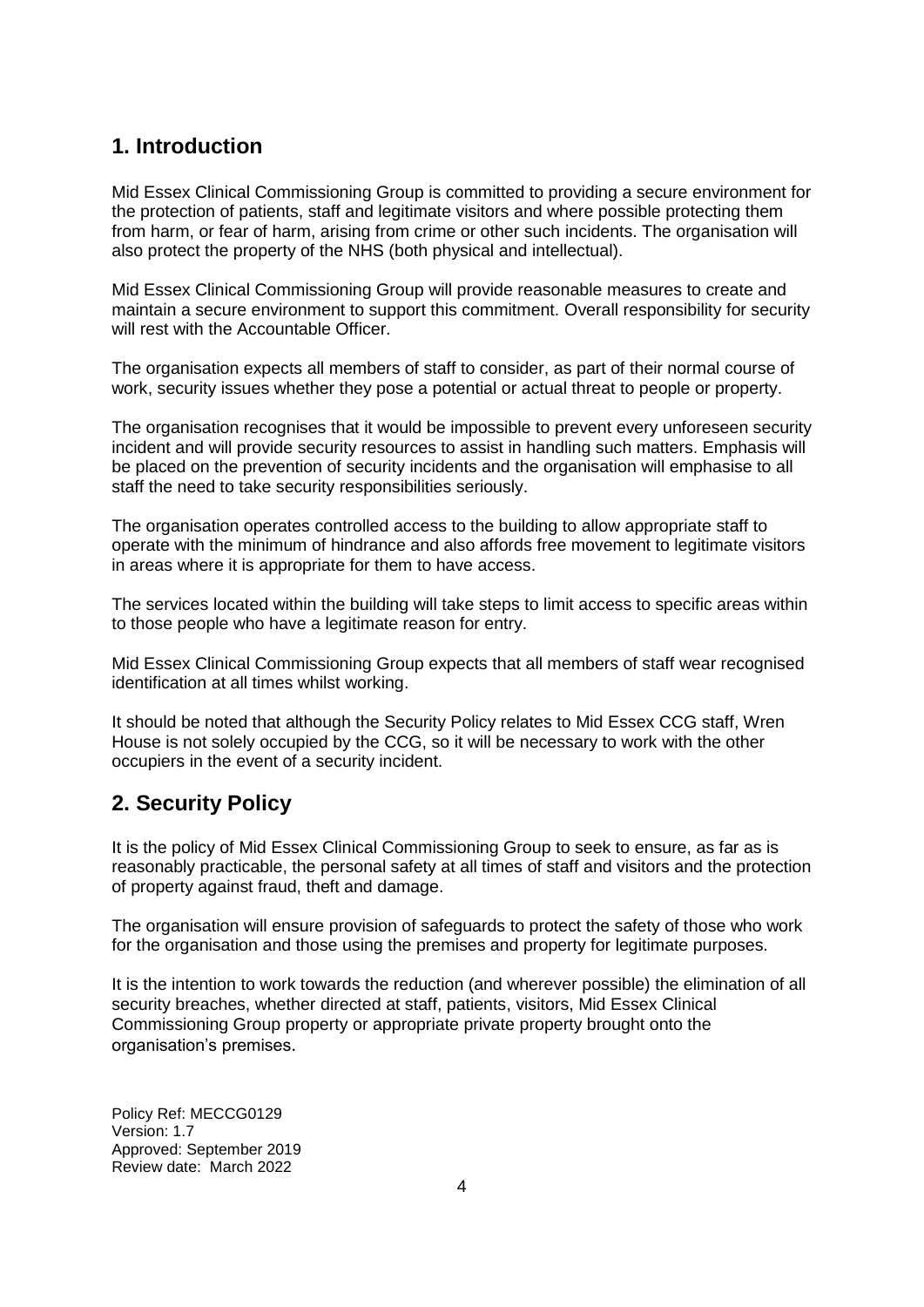In line with NHS Security Management guidance the organisation has in place an accredited Local Security Management Specialist (LSMS) responsible for security.

<span id="page-4-0"></span>This individual is in place to ensure compliance with NHS national guidance and strategies and the promotion and implementation of the security management standards.

### **3. Security management principles**

The founding principles of security management are:

- **1. Strategic Governance -** This area ensures that security management is embedded throughout the organisation, with focus on the Security Management Director (SMD) and Local Security Management Specialist. The aim is to ensure that anti-crime measures are embedded at all levels across the organisation.
- **2. Inform and Involve –** This area sets out the requirements in relation to raising awareness of crime risks against the NHS and working with NHS staff, stakeholders and the public to highlight the risks and consequences of crime against the NHS.
- **3. Prevent and Deter** This area sets out the requirements in relation to discouraging individuals who may be tempted to commit crimes against the NHS and ensuring that opportunities for crime to occur are minimised.
- **4. Hold to Account** This section sets out the requirements in relation to detecting and investigating crime, prosecuting those who have committed crimes and seeking redress.

#### <span id="page-4-1"></span>**4. Management Responsibilities**

Security is a management responsibility and the provision of a security service in no way relieves management at any level of its obligations to fulfil the stated purpose of security in the organisation.

*Managers are required to exercise preventative aspects and to take appropriate action where necessary in respect of those who offend against the law, commit misconduct or other breach of security in contravention of the policies of the service.* 

*The Organisation is responsible for ensuring local procedures exist for all security related functions,* including –

- Assistance for those requiring support
- Enhancing security capability, physical measures should be integrated across the CCG. For example, panic alarms lockable doors and access control.
- Maintenance of security measures. This includes testing alarms and changing lock codes regularly.
- Secure storage and use of equipment and valuables
- Specific risks relevant to the building use

Policy Ref: MECCG0129 Version: 1.7 Approved: September 2019 Review date: March 2022 Safe use and storage of drugs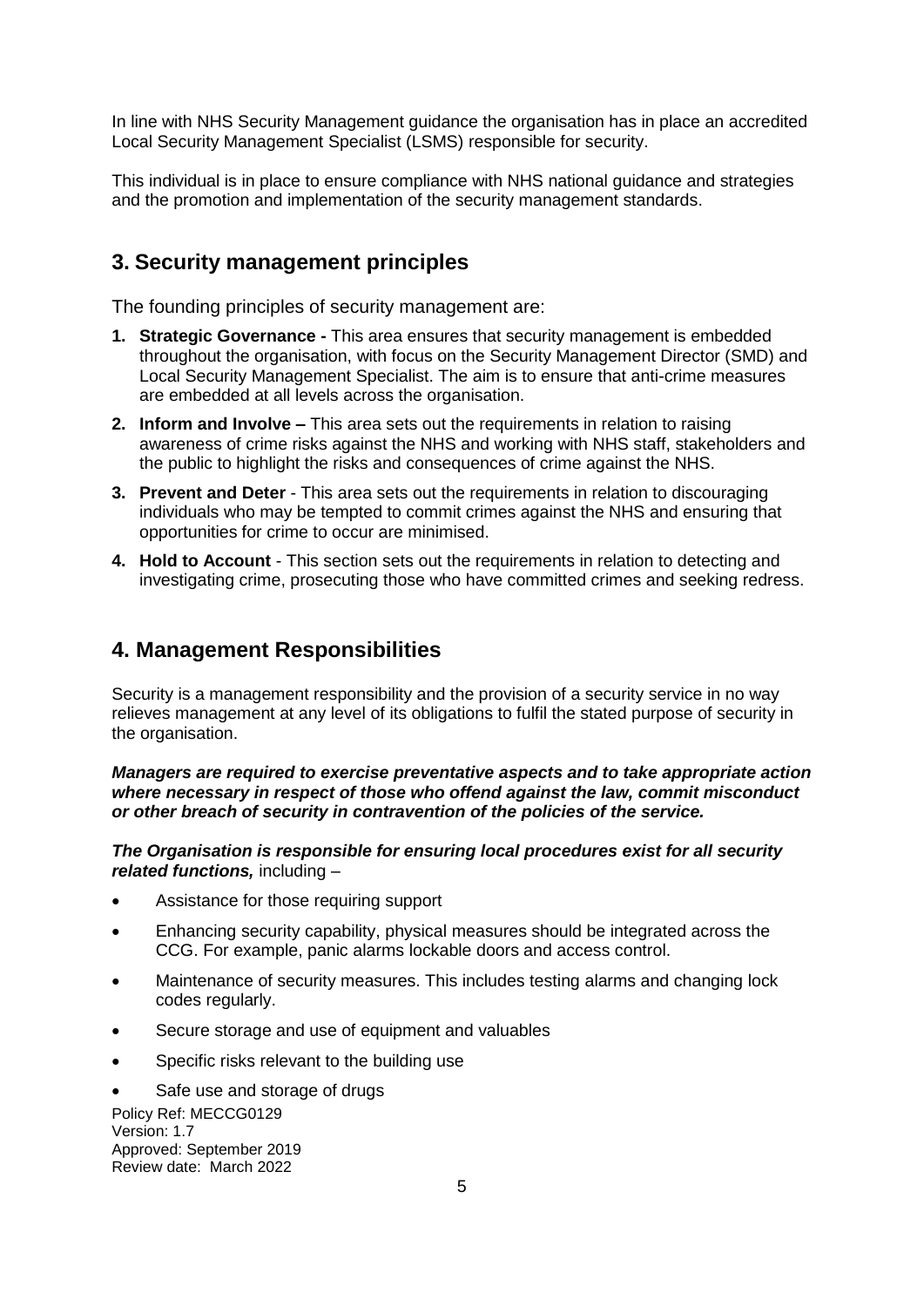Safe use and access to patient information and corporate, confidential data

## <span id="page-5-0"></span>**5. Employee Roles and Responsibilities**

*Employees are expected to cooperate with management to achieve the aims of the security policy.* Major policy changes which directly affect employees such as rules of conduct during their employment will be discussed through the established consultative forums.

#### **All Staff**

All members of staff, whether directly employed, seconded or aligned to the CCG, are responsible for contributing to and participating in crime prevention and implementing the security policy, and systems. All staff are responsible for identifying and highlighting their specific training needs and attending relevant training according to their needs. Great emphasis should be placed on the importance of personal safety. It is expected that all staff will:

- Comply with security procedures relevant to their workplace.
- Familiarise themselves with local security risks and controls. E.g., access control, risk assessments etc.
- Report actual or suspected security breaches (e.g. stolen equipment, signs of attempted break-in, suspected bogus member of staff). Reports should be made immediately to a manager for the service, the Director of Governance and Performance/Head of Corporate Governance, or the LSMS, and recorded in line with the Incident Reporting and Management Policy
- Take sensible steps to safeguard themselves, colleagues, patients, and others "so far is as reasonably practicable" (especially when 'lone working' – see Lone Worker Policy MECCG011).
- Take sensible steps to safeguard equipment and property (both physical and intellectual).
- Attend all security/safety training identified as necessary by the organisation.
- Use effectively (and not damage or tamper with) security equipment such as keycoded locks, electronic swipe card systems etc.
- Take responsibility for ensuring the security of their own possessions brought onto NHS property. Staff are advised to keep personal possessions at work to a minimum and not to bring valuable or sentimental items to work.
- Maintain vigilance at all times, reporting to the relevant persons when potential security breaches arise or where security systems are misused (e.g. when other staff are observed gaining unauthorised access through using ID cards other than their own, or "tailgating" through security doors).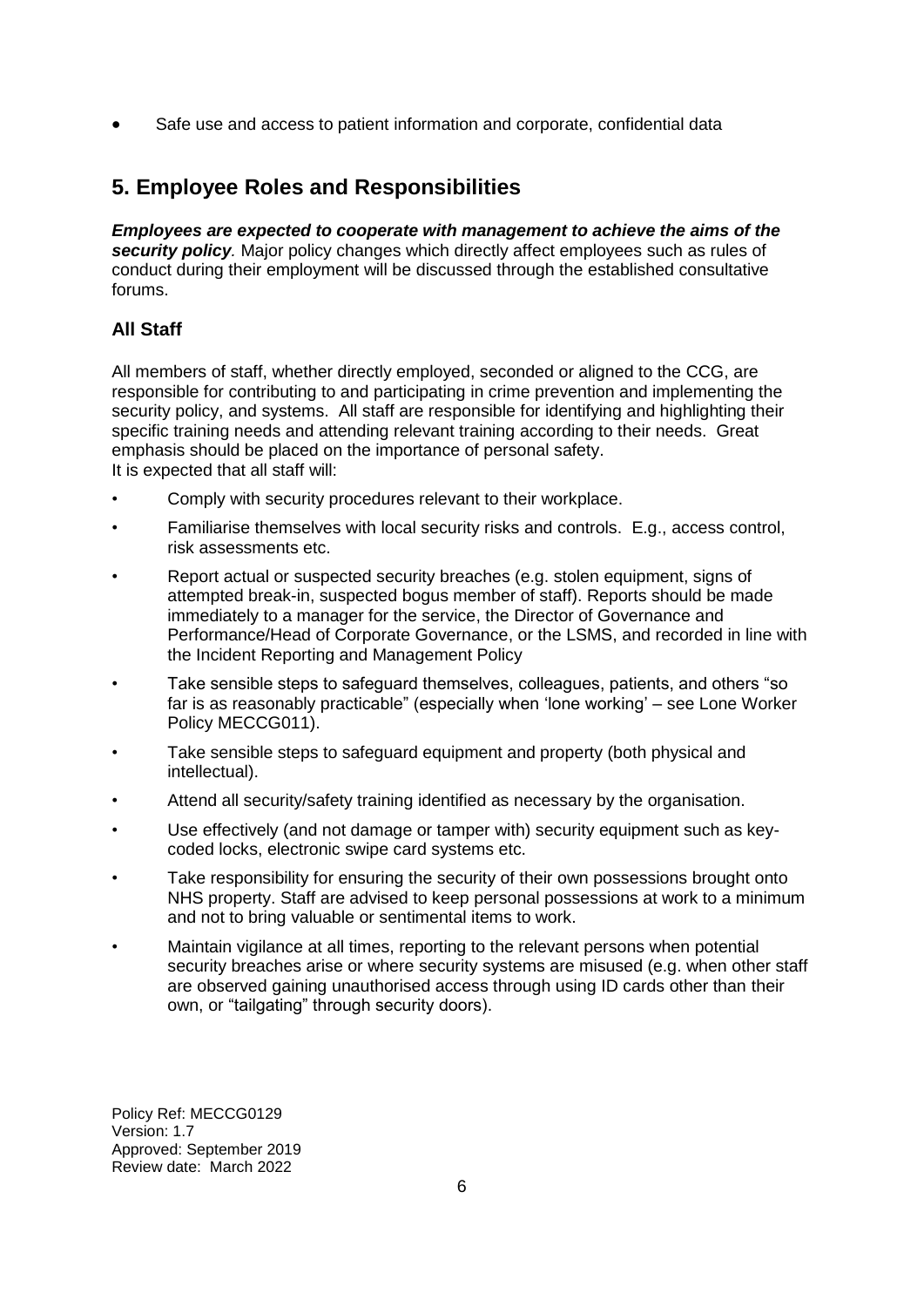#### **CCG Governing Body (Board)**

It is the responsibility of the CCG Board to ensure the implementation of this security strategy. The Board needs to be confident that they are aware of the security risks within the CCG, that there are controls in place to manage these risks and where appropriate that action plans are in place to reduce the risks and that crime against the organisation is being prevented as far as possible.

#### **The Audit Committee**

The Audit Committee will feed into the CCG Board assurances around security compliance. The LSMS will submit a progress report to each Audit Committee meeting and will provide an annual report to show activities undertaken against the security work plan each year.

#### **Accountable Officer**

The Accountable Officer has overall responsibility for the quality and safety of services provided by the CCG. In this respect, he/she is responsible for ensuring that the infrastructure required in supporting the delivery and implementation of this document is available. He/she will delegate the full implementation of this document to a relevant Executive Director.

#### **Security Management Director (SMD)**

. Within Mid Essex CCG, the Director of Governance & Performance is the Executive Director with ultimate responsibility for security management. The role of the SMD includes:

- That adequate security management provision is available within their NHS health body;
- Ensuring that an effective security strategy and systems are in place; and
- Approving the Organisational Crime Profile, the Annual Report, the Security Review Tool and the security management work plan.
- Reporting security progress and significant risks to the Board.

#### **Head of Corporate Governance**

The Head of Corporate Governance, supported by the Corporate Business Manager, is responsible for ensuring that the security policy, strategy, plans, procedures and systems are in place, implemented, monitored and reviewed.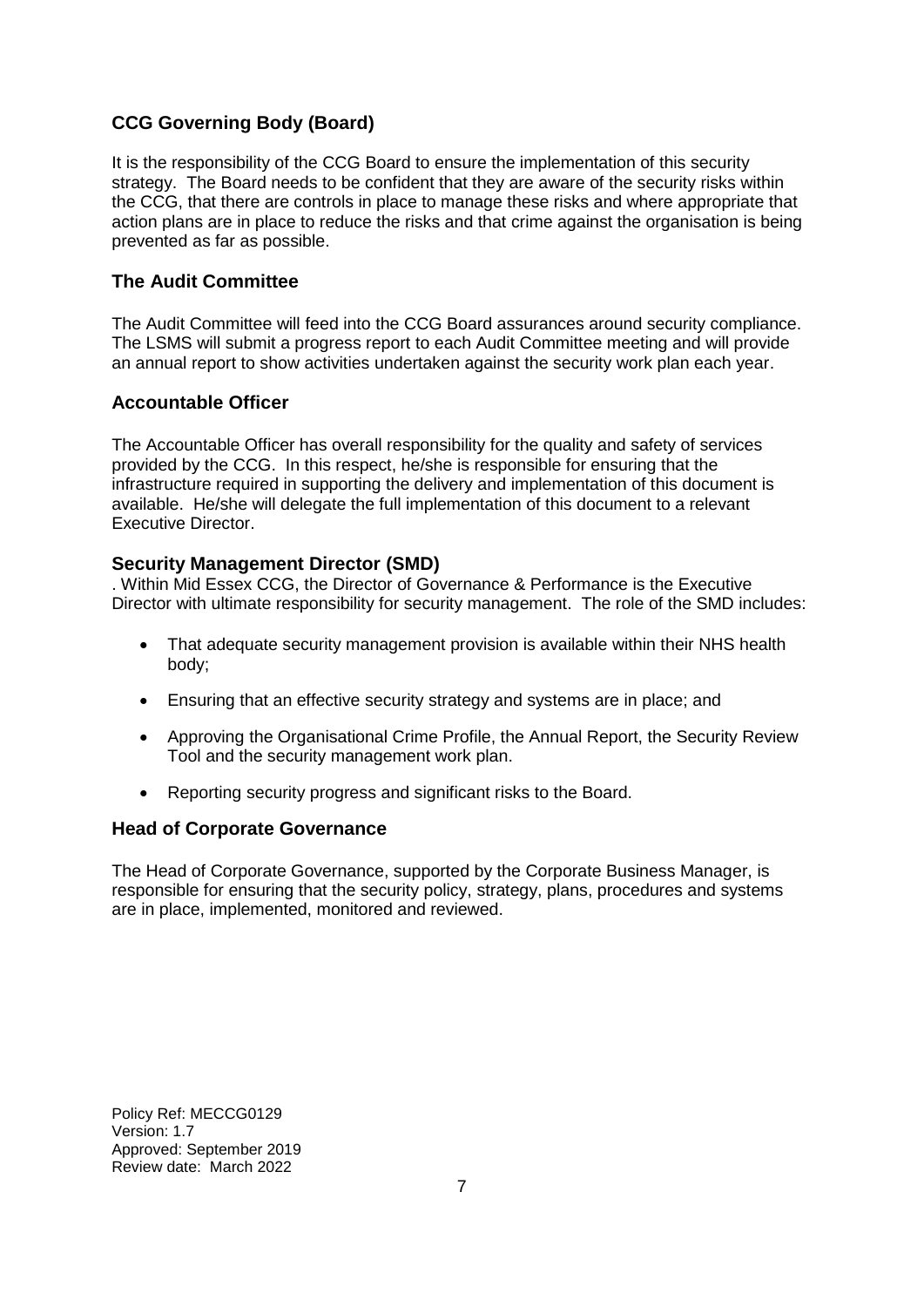#### **Local Security Management Specialist (LSMS)**

The LSMS has responsibility for providing a comprehensive, inclusive security management service for the CCG and for working towards the creation of a pro-security culture within the CCG, as defined in the Security Management Standards document.

The LSMS is specifically recognised as the CCG's subject matter expert in relation to the management of security within the organisation.

The LSMS will work with NHS England and prepare an annual work programme to help meet defined national security standards. The LSMS will ensure that there are effective arrangements in place to facilitate the reporting of breaches of security and weaknesses in security related systems.

The LSMS will:

- Facilitate the annual completion of the Security Self Review Tool.
- Aid determination of the annual work plan priorities.
- Raise strategic and operational risks which are identified or foreseeable.
- Provide support and assistance with security management issues and will ensure that security measures are implemented to meet relevant requirements of the NHS Security Management Standards .
- Collate, analyse and identify security incident trends, providing advice and practical support to identify and implement suitable crime reduction measures.
- Investigate breaches of security, as necessary, within the organisation.
- Ensure that security management work, including incident reporting and risk assessment, is integrated into systems for risk management throughout the organisation.
- On request, carry out security inspections and risk assessments in NHS premises used by the organisation.
- Advise on strategic effectiveness of Conflict Resolution Training to meet the National Syllabus requirements as previously set out by NHS Protect.
- Liaise with the security lead at NHS England and other relevant agencies or authorities.
- Monitor physical assault incidents.
- Encourage the development of a pro-security culture.
- Support managers and their staff with casework for potential criminal and/or civil proceedings.
- Review and evaluate security, or security related, information from incident reports, risk assessments and other information sources that may become available. Outcomes from this activity will be shared with the SMD.
- Evaluate and liaise on security alerts issued by NHS England.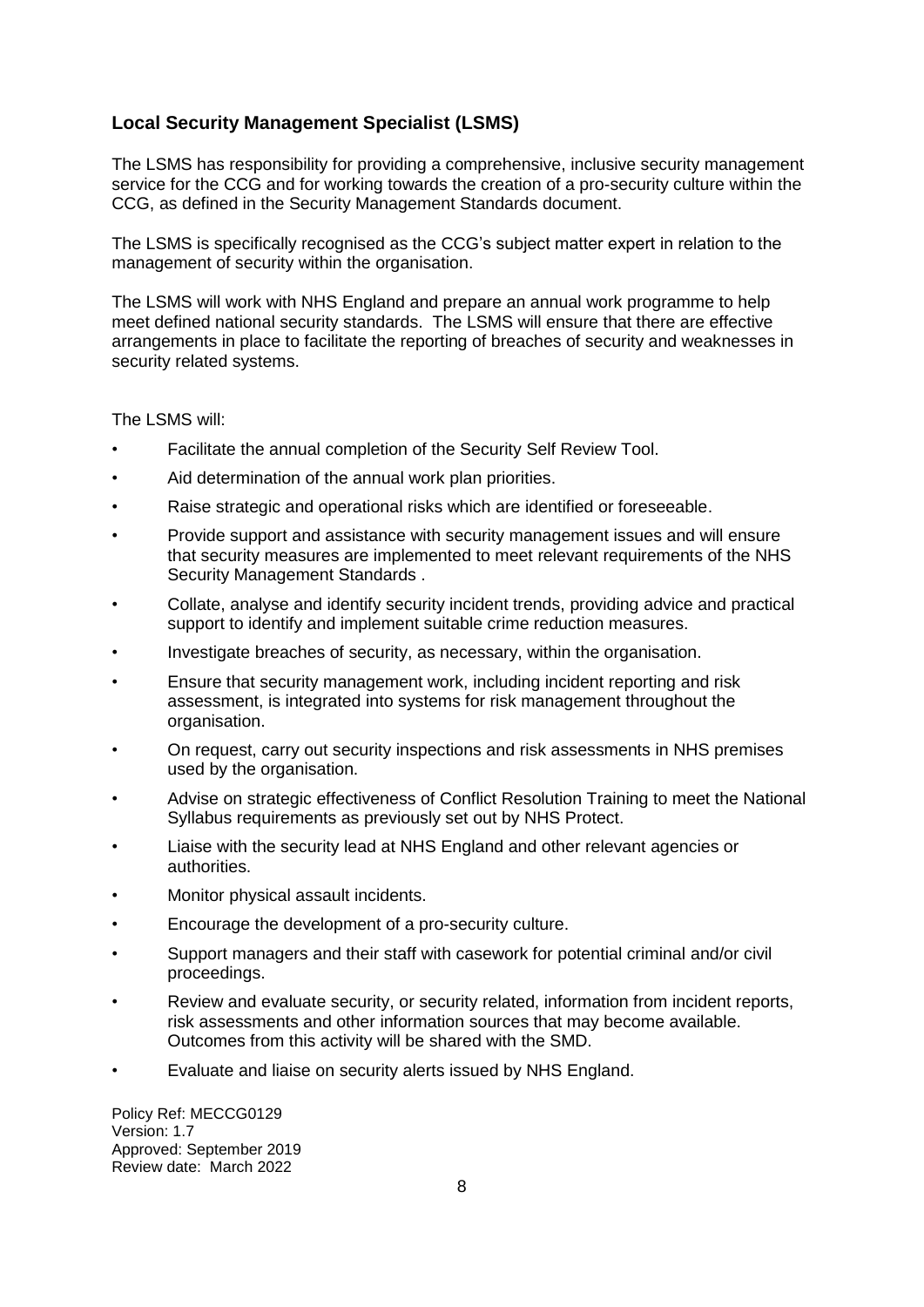• Liaise with key stakeholder agencies such as the Police and Crown Prosecution **Services** 

#### **Departmental Managers**

- Departmental Managers will make themselves fully aware of and understand the policies and procedures for security, the contingency plans for the area and know and understand their role within the plan.
- They are responsible for ensuring all staff are aware of their roles within the security policies and procedures, any local systems and arrangements in place.
- They will ensure their staff exercise good security practice e.g. reporting suspicious behaviour, ensuring the appropriate use of identity badges, challenging those whose presence may be questionable or untoward.
- They will encourage patient/carer/relative/visitor awareness of crime prevention.
- They will ensure that risk assessments are carried out in the areas they and their staff work, and take into account risks associated with lone working and working in the frontline.
- They will identify training requirements for staff, including where mandatory training such as Conflict Resolution Techniques is applicable and ensure that these are maintained on training plans and attended.
- They will escalate identified risks as per the Risk Management Policy and procedure and take appropriate action.
- In case of serious breaches of security e.g. theft, criminal damage or physical assaults on CCG Staff, the police should be informed immediately and the LSMS must be notified.

## <span id="page-8-0"></span>**6. Violence and Aggression**

Employers and employees have a general duty under section 2 of the Health and Safety at Work Act 1974 to ensure the safety of people who use their premises.

The definition of work related violence as advanced by the European Commission DFV( 3) defines violence "Incidents where persons are abused, threatened or assaulted in circumstances related to their work, involving an explicit or implicit challenge to their safety, wellbeing or health".

The CCG's arrangements in place for violence and aggression are contained within the Management of Violence and Aggression Policy.

## <span id="page-8-1"></span>**7. Organisation for Security**

#### <span id="page-8-2"></span>**7.1 Responsibility for Security**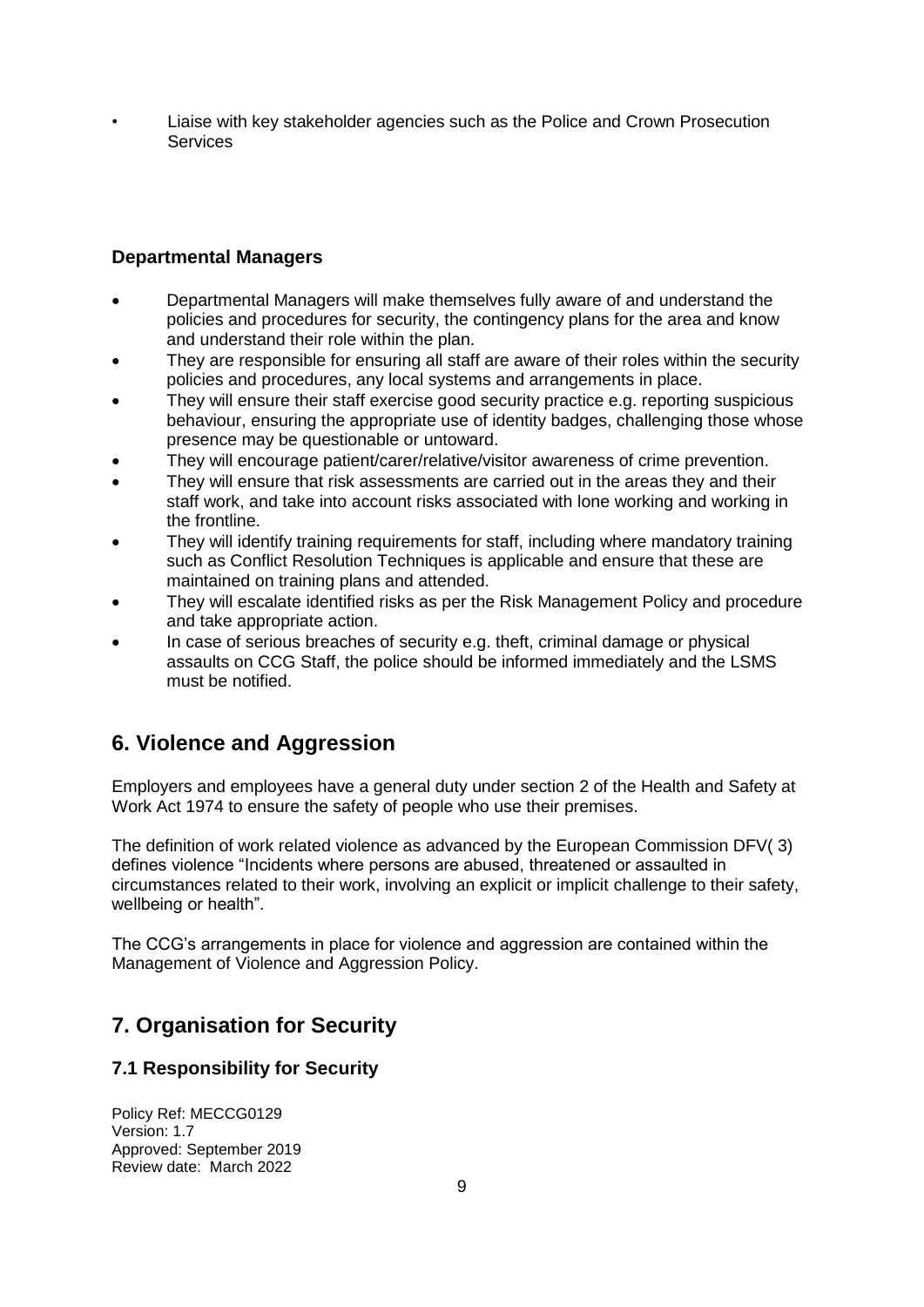The Director of Governance & Performance is responsible to the Mid Essex Clinical Commissioning Group Board for the effective implementation of the security policy.

The directors of all services are responsible for the overall coordination and implementation of the policy within the organisation's directorates.

#### <span id="page-9-0"></span>**7.2 Audit and Quality & Governance Committees**

Health & Safety issues and policies are discussed and actions agreed at the Quality and Governance Committee. Security issues are discussed at the Audit Committee. This Policy will be subject to approval by Audit Committee.

#### <span id="page-9-1"></span>**7.3 Reporting of Crime / Security Incidents**

All staff have responsibility to report any crime/breach of security. This reporting falls into the following categories.

- Where a crime/security incident of a serious nature is happening there and then, staff should call the police immediately by telephoning 9 999.
- Where a security incident is discovered, the information should be passed to the appropriate line/service manager/director as soon as practicable.
- Staff should complete the Datix incident report form and forward to the appropriate line/service manager/director/risk team as soon as practicable.

Procedures for reporting security breaches have been included in **Appendices 1, 2, 3 and 4**. Also see the Violence & Aggression Policy (MECCG036) for reporting physical and non-physical assault incidents and the Whistleblowing Policy MECCG012.

The need for overall effective monitoring of crime to enable effective decision making within the overall security and risk management strategy is paramount: to this end, recorded data on incidents occurring within Mid Essex Clinical Commissioning Group is reported to the Quality & Governance Committee.

#### <span id="page-9-2"></span>**7.4 Training**

All management and staff need awareness raising training, personal safety awareness and dealing with conflict, as well as preventing and reporting crime in the workplace.

Dealing with situations of potential or actual abuse, aggression of violence, must include:

- Understanding the causes
- Recognising the warning signs
- Identifying when and where to get help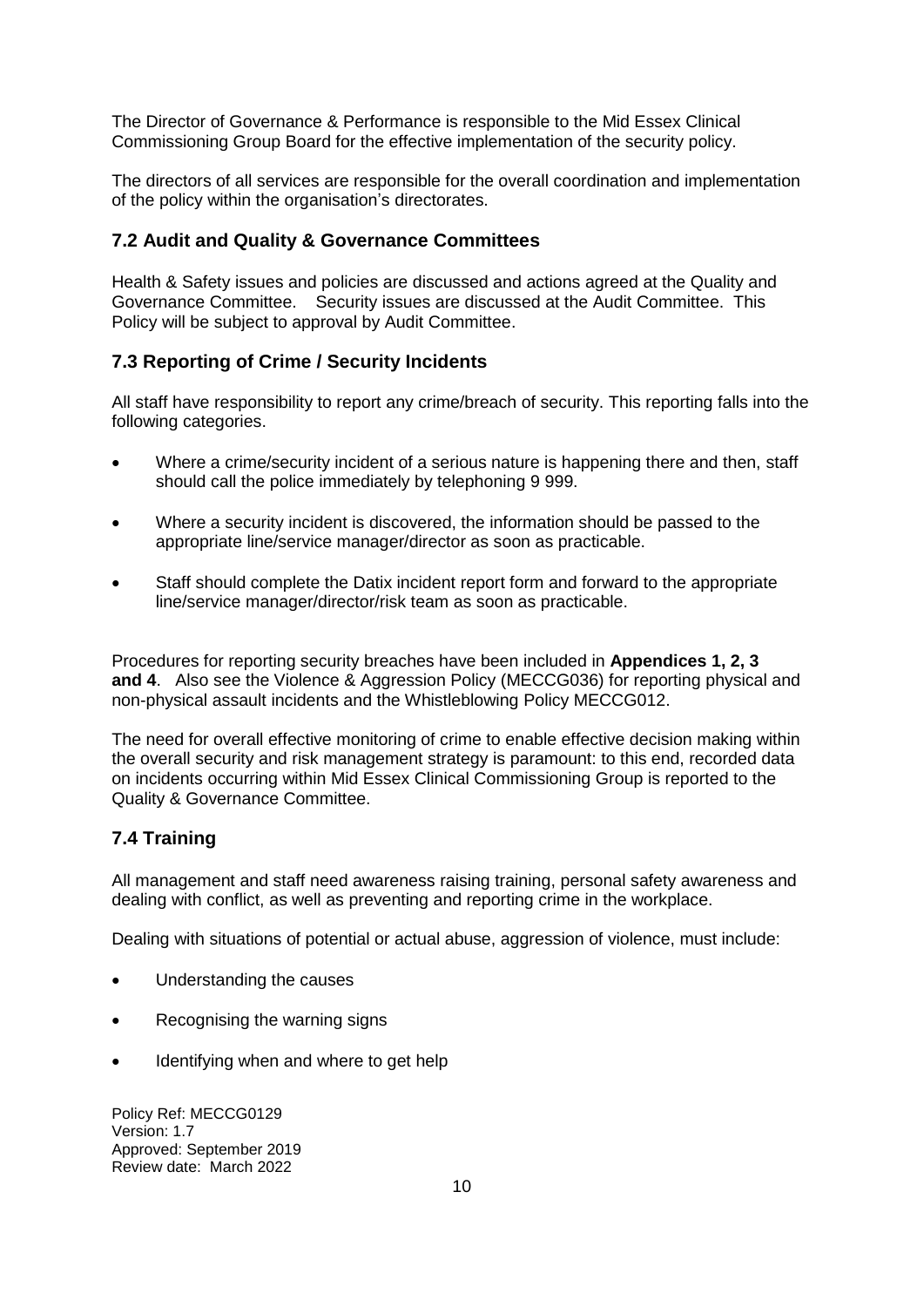• Interpersonal skills/defusing techniques

Such training must be included in departmental programmes as part of in service training, and with periodic refresher courses. Security awareness training will be mandatory for clinical staff with frontline roles.

Conflict resolution training requirements are assessed in accordance with guidance issued by NHS Protect in 2013.

## <span id="page-10-0"></span>**8. Key Aspects of Security**

#### <span id="page-10-1"></span>**8.1 Rehabilitation of Offenders Act 1974**

All persons applying for a post must have completed the section on the application form entitled Rehabilitation of Offenders Act 1974. This section states that 'because of the nature of the work for which you are applying, this post is exempt from provisions of Section 4(2) of the Rehabilitation of Offenders Act, 1974 (Exemption) Order, 1975.'

Applicants are, therefore, not entitled to withhold information about convictions which for purposes are 'spent' under the provisions of the Act, and in the event of employment, any failure to disclose such convictions could result in dismissal or disciplinary action by the organisation (as outlined in the CCG's disciplinary policy).

This application form also requests details of any convictions, adult cautions or bind overs, and requires the applicant to sign the statement confirming that the information given is correct. Further information is contained within the Recruitment Policy.

#### <span id="page-10-2"></span>**8.2 Children's Act 1989 and Safeguarding Vulnerable Groups Act 2006**

The organisation will also use the Disclosure and Barring Service (DBS) for eligible positions/roles under current legal provisions to make safer recruitment decisions and prevent unsuitable people from working with vulnerable groups, including children and adults at risk of abuse. The DBS replaces the Criminal Records Bureau (CRB) and Independent Safeguarding Authority (ISA).

#### <span id="page-10-3"></span>**8.3 Staff Identification**

Every employee within the first week of commencing employment will be issued with an identification card/badge by the organisation's HR Department. At termination of employment the Line Manager must recover and return the card/badge to the Human Resources Department for destruction.

#### <span id="page-10-4"></span>**8.4 Access and Egress**

Every employee within the first week of commencing employment will be issued with a swipe card by the Business Support Team.to enable them to gain access to the building at termination of employment the Line Manager must ensure the swipe card is returned to the Business Support Team.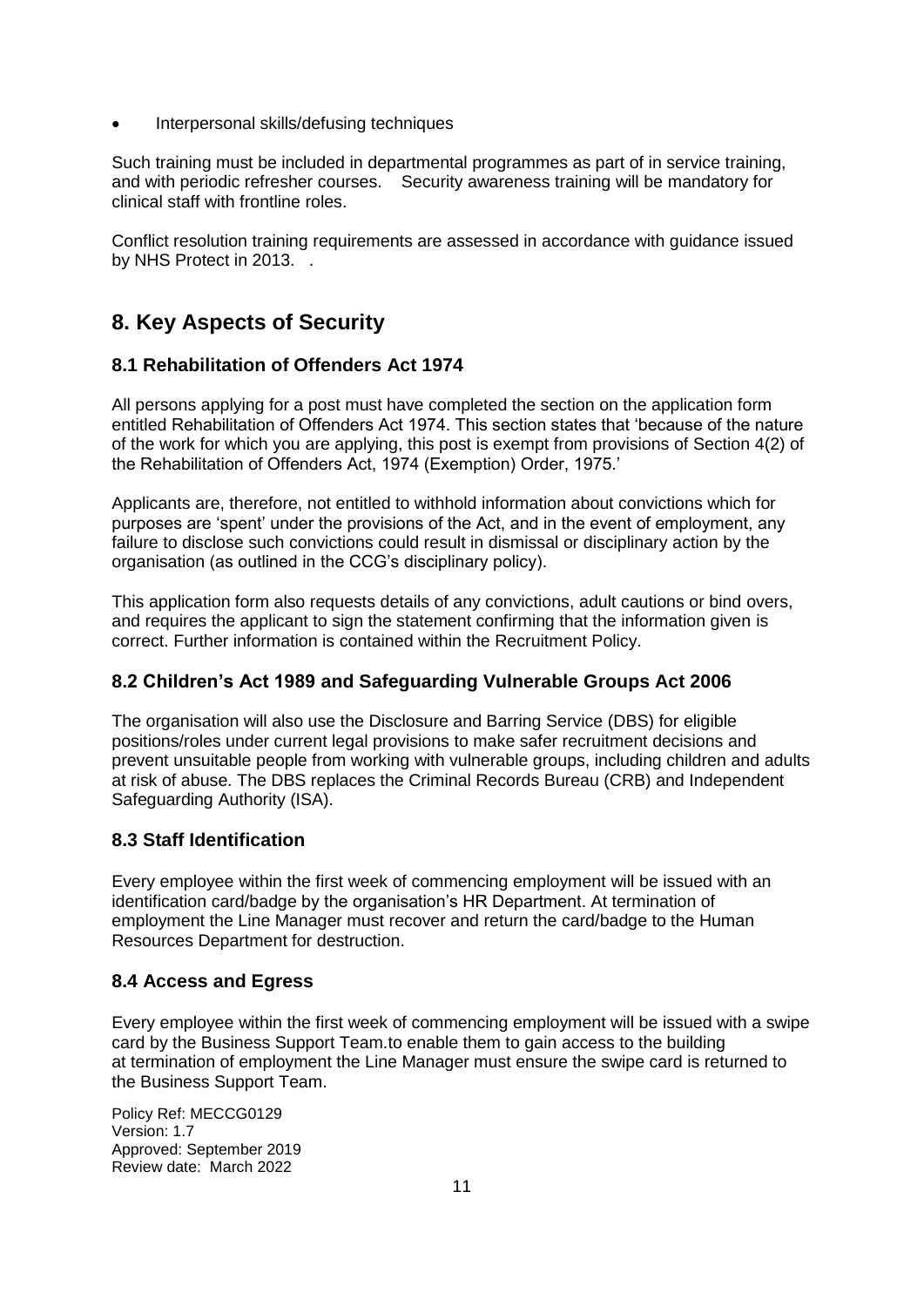Access to the building will be restricted between 22.00 hours and 07.00 hours through the use of locks/digital locks. Further restrictions to access will be applied in the event of a major security incident or in response to the National Threat Level being escalated.

Access to certain areas within the building, e.g. the Information Technology Room located on the ground floor, will be controlled by the use of digital locks, electronic alarm systems and access to keys.

All windows at ground level, where appropriate, will be fitted with restrictors limiting the extent to which they can be opened (unless deemed essential in accordance with the local fire procedure).

#### <span id="page-11-0"></span>**8.5 Security of Goods**

Goods received into departments must be checked against delivery notes prior to signing for acceptance.

#### <span id="page-11-1"></span>**8.6 Vehicle Security**

Staff using private vehicles for work must ensure that at no time is patient sensitive information, other personal identifiable information or commercially sensitive information left unattended or on view in vehicles, this includes either in hard paper copy, on laptops or memory sticks.

All medical equipment transported from the organisation premises for use by clinicians in clinics or patients' homes remains the responsibility of the clinician using or person transporting the equipment.

All equipment must be stored out of sight. At no time should Mid Essex Clinical Commissioning Group property be left unattended in staff vehicles overnight.

#### <span id="page-11-2"></span>**8.7 Fraud**

Procedures should ensure that the Chief Finance Officer and the CCG Local Counter Fraud Specialist are alerted immediately of any suspicions of fraud. The policies should ensure that there is a direct and close relationship between Security, the Chief Finance Officer and the Local Counter Fraud Specialist and between security and personnel departments. Please refer to the Anti-Fraud and Bribery Policy (MECCG008) for further information.

#### <span id="page-11-3"></span>**8.8 Information Security**

#### **Objective**

The objective of information is to ensure faith in the bond of confidentiality between the organisation and its patients/clients and staff. It should aim to ensure business continuity and minimise business damage by preventing and minimising the impact of security incidents.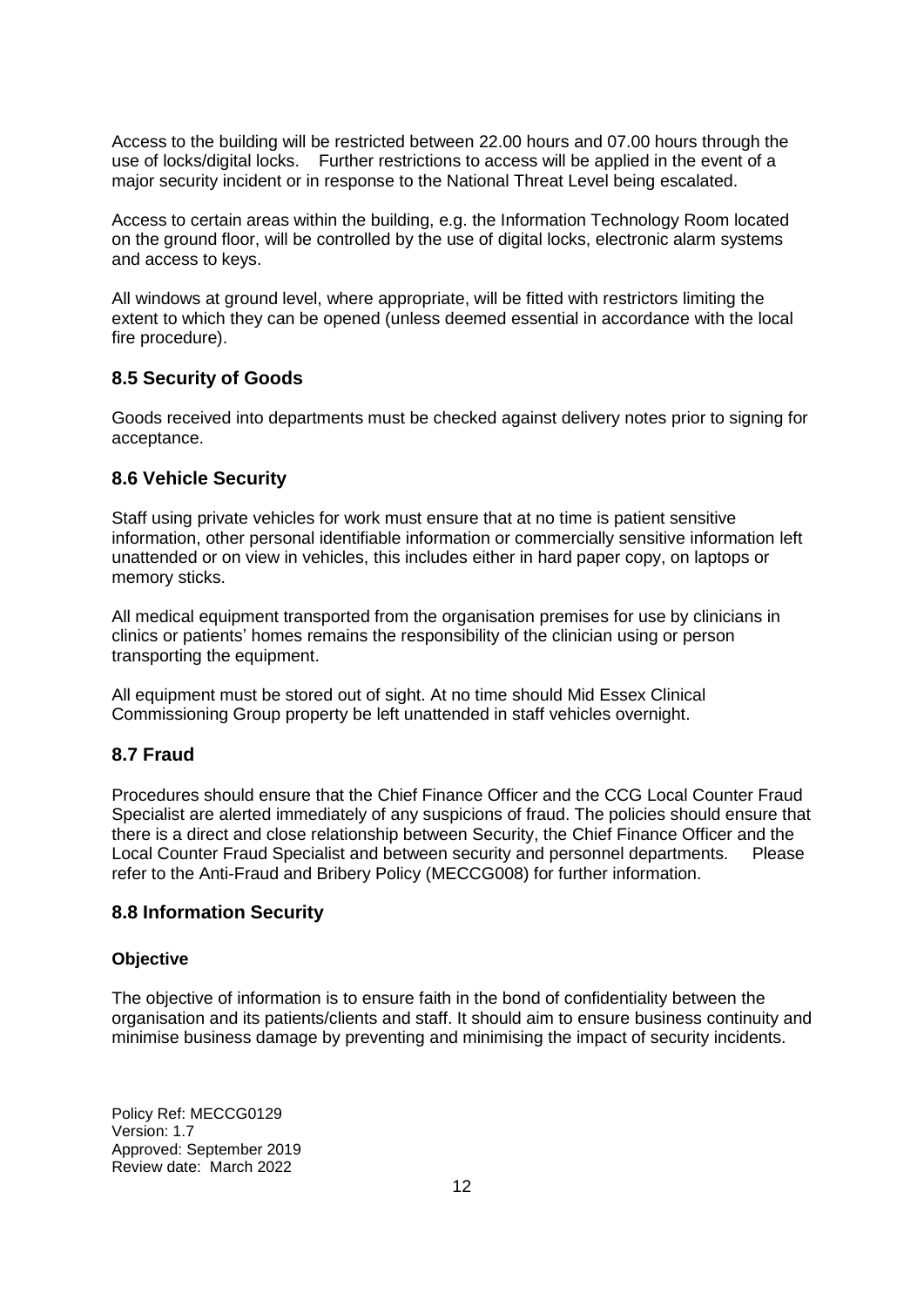The organisation's Information and Cyber Security Policy has been created to protect the information and assets from all threats, whether internal or external, deliberate or accidental.

The Information and Cyber Security policy ensures that:

- Information will be protected against unauthorised access.
- Safeguards are in place to protect the confidential information.
- The integrity of information will be maintained.
- Regulatory and legislative requirements will be met.
- Business continuity plans can be produced, maintained and tested.
- Information security training will be available to all staff.
- All breaches of security, actual or suspected, will be reported to and investigated by the LSMS and the Information Governance Lead and the Essex CCGs Information Governance Team. Standards will be produced to support the policy. These may include virus control, access control, passwords and encryption.
- Business requirements for the availability of information and information systems will be met.

The Director of Governance and Performance has direct responsibility for ensuring the Information and Cyber Security Policy is maintained and providing advice and guidance on its implementation.

<span id="page-12-0"></span>It is the responsibility of each employee to adhere to the policy.

#### **8.9 Major incident**

A major incident is a serious unforeseen occurrence causing disruption to the continuation of the CCG's usual services. This may happen suddenly with little or no warning and cause or threaten death or serious injury to patients, staff and members of the public; it may also cause damage or destruction to property which necessitates special mobilisation and organisation.

The Mid Essex Clinical Commissioning Group Major Incident Plan shall be followed for all types of major incidents.

#### **8.10 Bomb Threat and Suspicious Packages**

NHS Premises are not immune from the attention of terrorists, who may be politically or otherwise motivated to plant explosive devices with a view to damaging property, maiming or killing people. A copy of the Bomb Threat Action Plan is attached at **Appendix 1** and a procedure for dealing with suspicious packages at **Appendix 4.**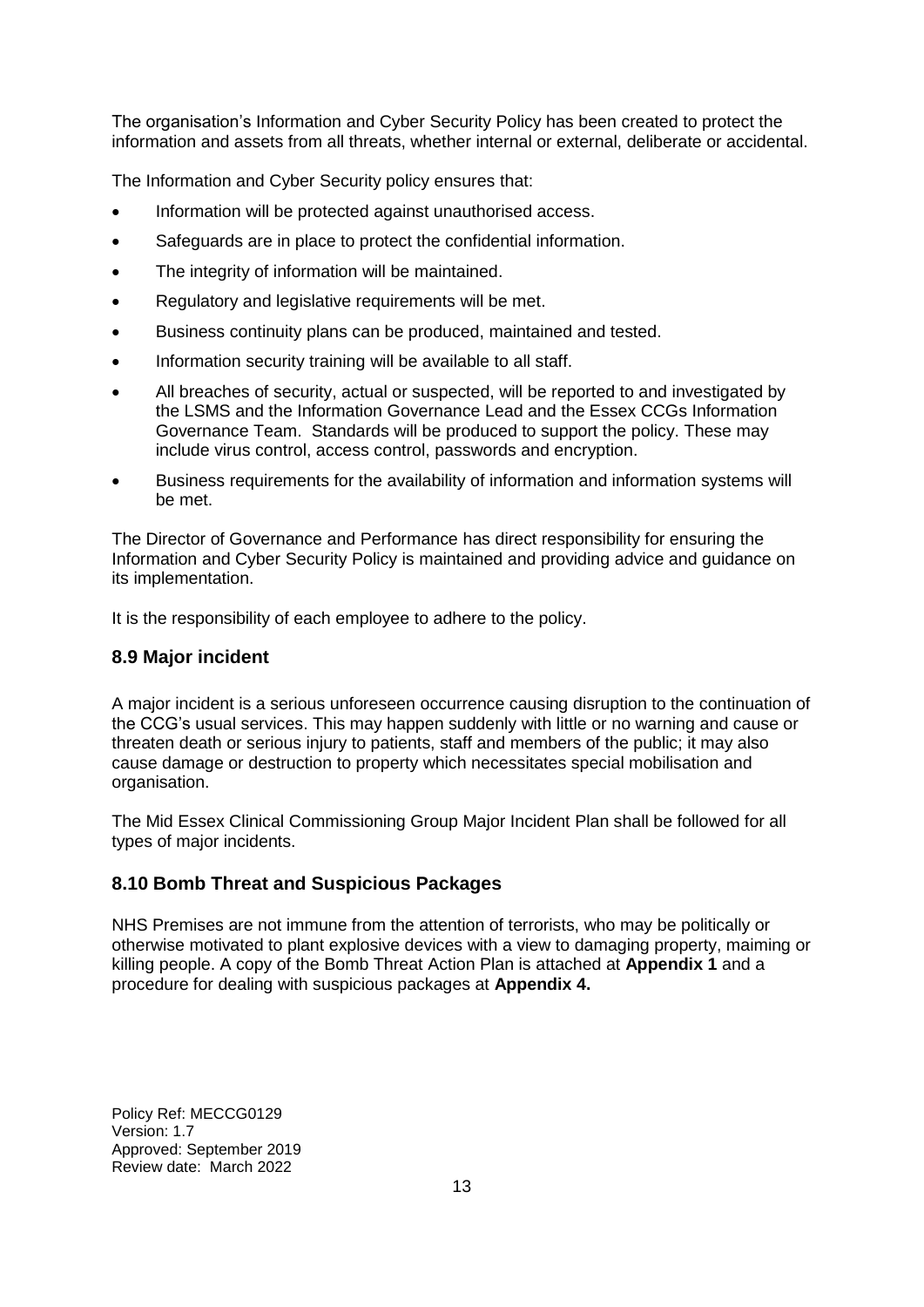## <span id="page-13-0"></span>**9. NHS England and Security Management Standards for Commissioners**

The NHS England Audit Committee has previously set out security management expectations for CCG's with recommendations to adhere to the NHS Security Management Standards for Commissioners which includes the following:

- The requirement for health bodies to have a nominated Executive Director for Security Management to lead work at board level to tackle violence against staff – this is the Director of Governance and Performance of Mid Essex Clinical Commissioning Group.
- A consistent local reporting system for physical incidents, using clear and legally based definitions, to ensure the best possible outcome for the person assaulted.
- The employment within each NHS organisation of a trained Local Security Management Specialist (LSMS) to focus on improving security management awareness within the service and to investigate incidents as and when they occur. The organisation employs an accredited LSMS, currently Julie Hill, West Midlands Ambulance Service, [Julie.hill2@wmas.nhs.uk](mailto:Julie.hill2@wmas.nhs.uk) Mobile:07500 225027.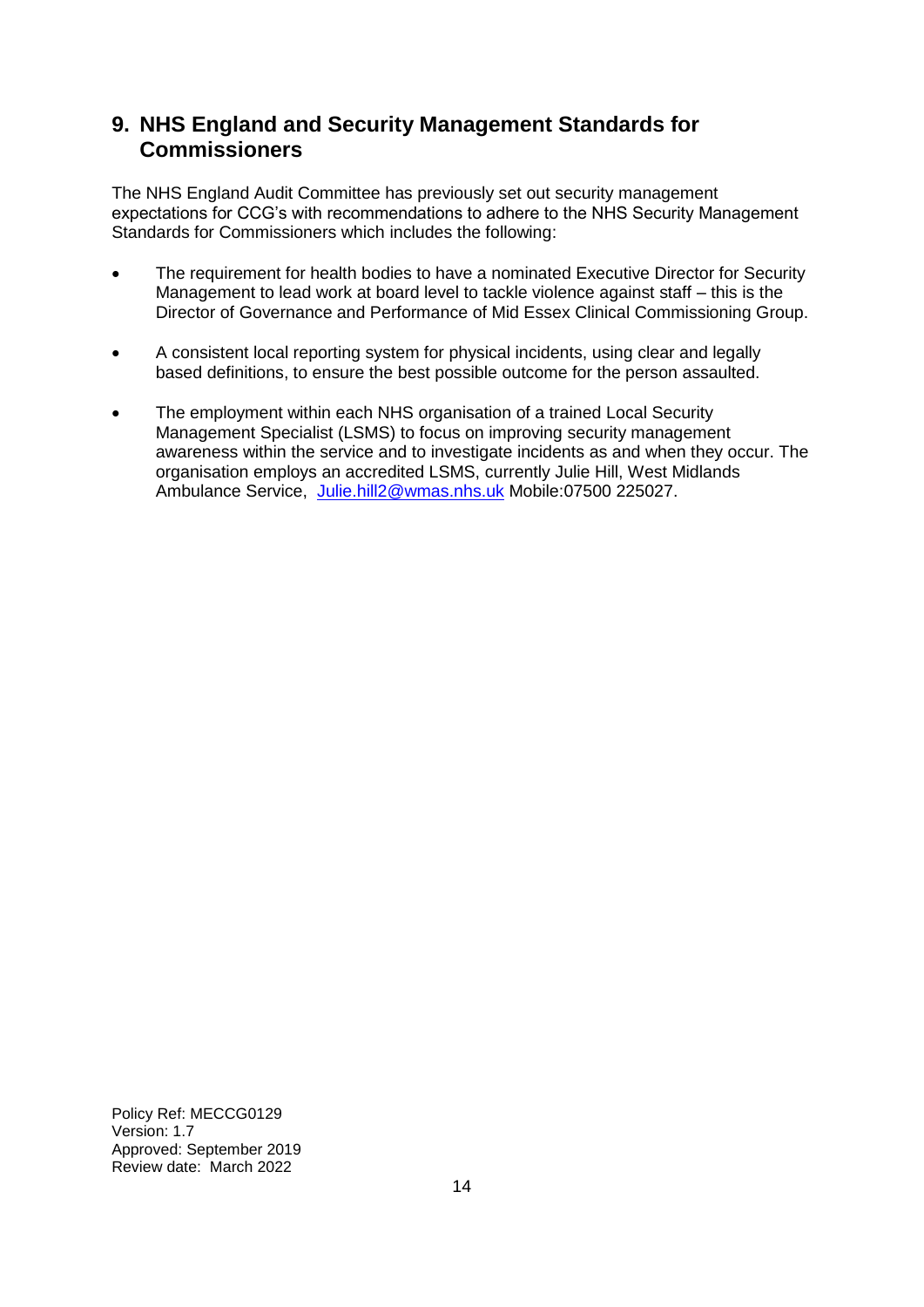## <span id="page-14-0"></span>**Appendix 1 – Bomb Threat Action Plan**

The following Mid Essex Clinical Commissioning Groups a reference guide for staff required in response to a Bomb Threat:

#### **Switchboard**

On receipt of a call the receiver should elicit as much information as possible about the caller.

On completion of the telephone call the receiver should immediately contact the following:

- Essex Police using 999 Emergency Number (or refer to local systems)
- Accountable Officer or Executive Director
- .
- Other surrounding buildings
- NHS England Midlands and East (East)

Arrangements should be made for the immediate evacuation of the Building. Staff should assemble well away from the building and await further instruction from the attending emergency services. Staff **must not** return to the building until instructed to do so by the Essex Police.

<span id="page-14-1"></span>An Incident Form should be completed once the situation has been resolved.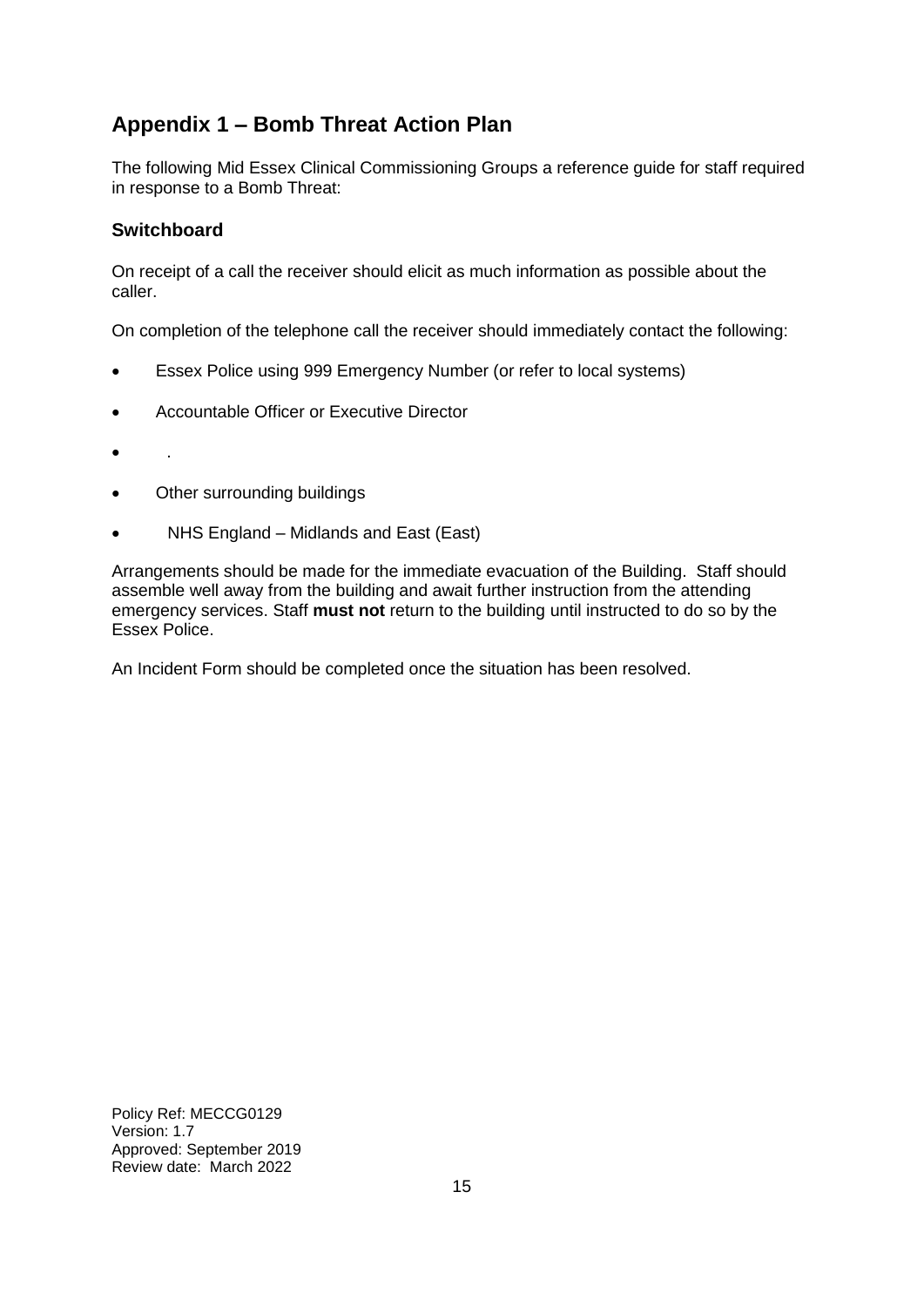## **APPENDIX 2 – THEFT**

- Should a suspected theft occur the Police should be contacted immediately using 999. All forms of theft should be reported in this way.
- An incident report via DATIX must be completed (in accordance with the Incident Reporting & Management Policy) and the LSMS notified.
- The LSMS will contact the Police to monitor the investigation and assist where required, including interviewing and obtaining supporting information.
- <span id="page-15-0"></span>• The outcomes of any investigations will be reported to the Accountable Officer, appropriate Executive Director and the Audit Committee.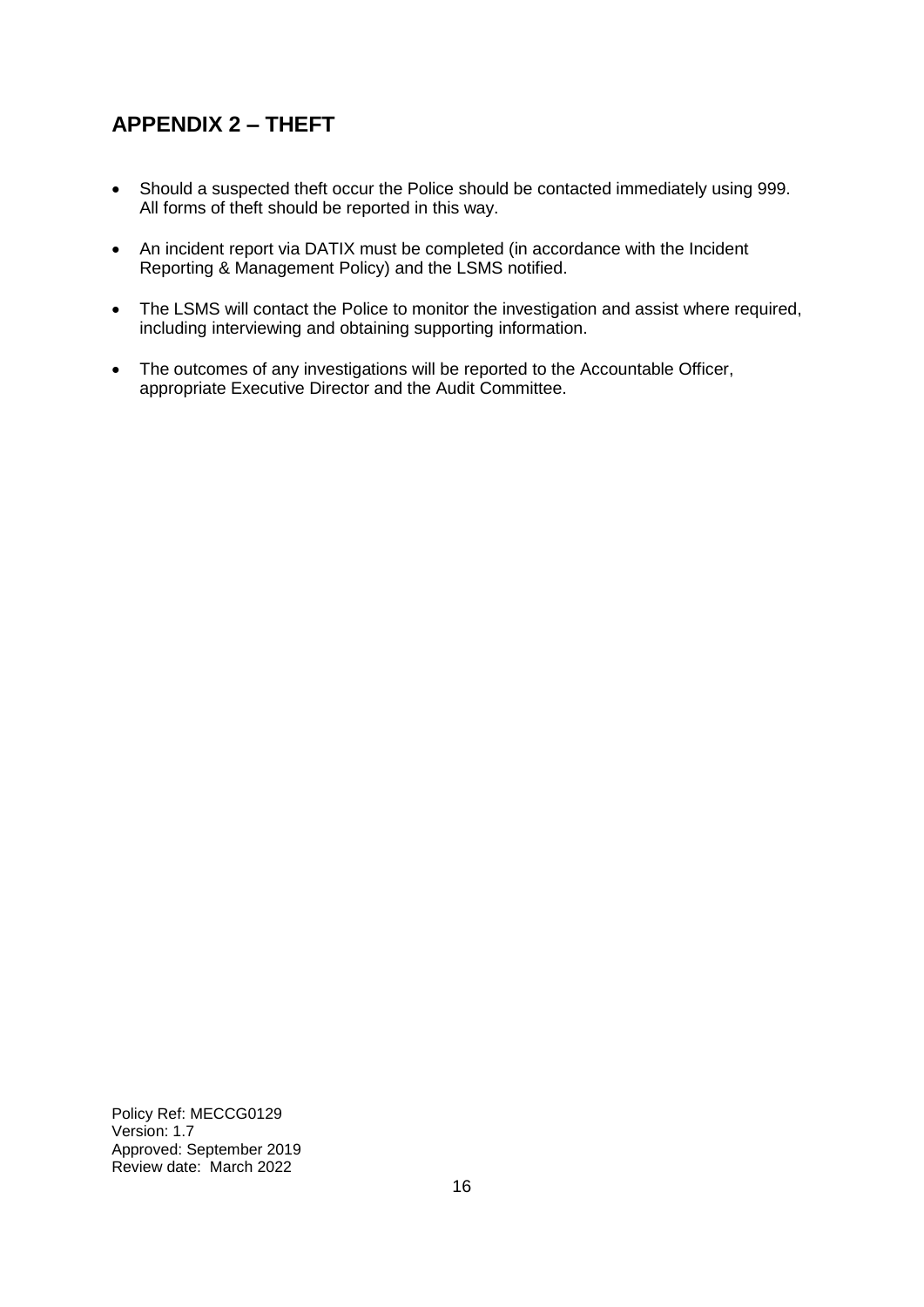## **Appendix 3 – Harassment**

Harassment is covered by the following legislation

- Equality Act 2010
- Protection from Harassment Act 1997

**Harassment** under the Equality Act 2010 refers to unwanted conduct related to relevant protected characteristics, which are sex, gender reassignment, race (which includes colour, nationality and ethnic or national origins), disability, sexual orientation, religion or belief and age, that:

- Has the purpose of violating a person's dignity or creating an intimidating, hostile, degrading, humiliating or offensive environment for that person; or
- Is reasonably considered by that person to have the effect of violating his/her dignity or of creating an intimidating, hostile, degrading, humiliating or offensive environment for him/her, even if this effect was not intended by the person responsible for the conduct.

The CCG's Dignity at Work Policy (MECCG084) sets out the procedure that should be referred to should an employee consider that they have experienced bullying or harassment at work.

Serious bullying or harassment at work may amount to other civil or criminal offences, e.g. a civil offence under the Protection from Harassment Act 1997 and criminal offences of assault.

The Protection from Harassment Act 1997, Section 8, states:-

(1) Every individual has a right to be free from harassment and, accordingly, a person must not pursue a course of conduct which amounts to harassment of another and —

(a) is intended to amount to harassment of that person; or

(b) occurs in circumstances where it would appear to a reasonable person that it would amount to harassment of that person.

(2) An actual or apprehended breach of subsection (1) may be the subject of a claim in civil proceedings by the person who is or may be the victim of the course of conduct in question; and any such claim shall be known as an action of harassment.

(3) For the purposes of this section —

• "conduct" includes speech;

• "harassment" of a person includes causing the person alarm or distress; and a course of conduct must involve conduct on at least two occasions.

A 'course of conduct' may be inappropriate words, letters or gifts, etc. Each incident will be investigated by the CCG and, where police and/or legal intervention is not judged to be necessary, the following will apply;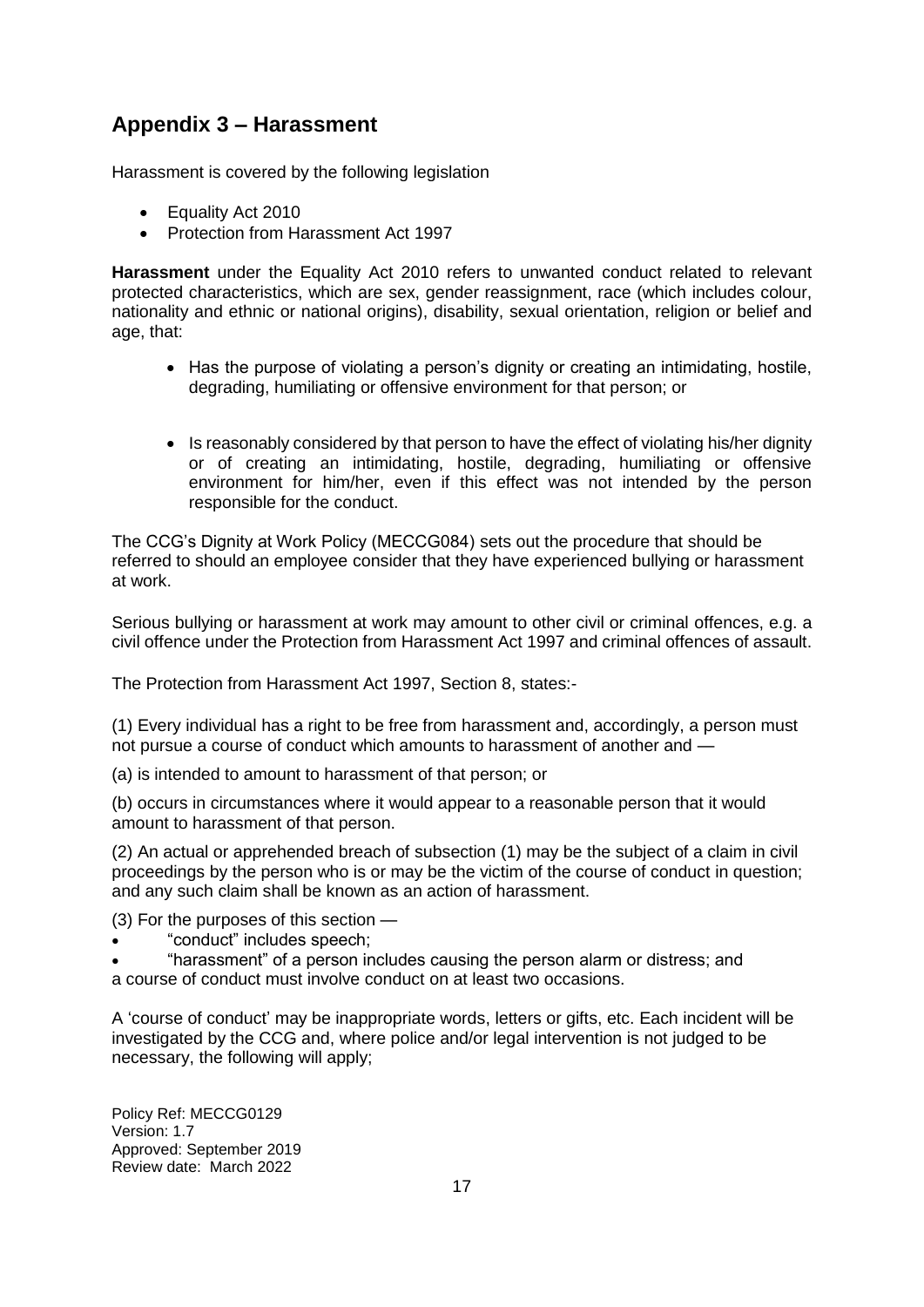- Should an incident of harassment occur where the alleged perpetrator is not a member of MECCG staff, the perpetrator should be given a verbal warning informing them that their behaviour is causing distress and is unacceptable.
- An incident report should be completed via DATIX with all information (see Incident Reporting Policy) detailing that a verbal warning has been given, this should be sent to the Head of Corporate Governance and the Quality & Safety team who will in turn route to the LSMS.
- Should the perpetrator continue to harass a member of staff an incident form should be completed as above, the LSMS should be notified immediately of this incident.
- On notification of a second incident the LSMS will write a formal letter to the perpetrator informing them that their actions are illegal and if it continues they will be reported to the police with a view to prosecution
- Should the harassment continue the police will be contacted by the LSMS with a view to investigate under the Protection of Harassment Act 1997.
- The Accountable Officer and Security Management Director will be informed of any action taken with regards to harassment by the LSMS.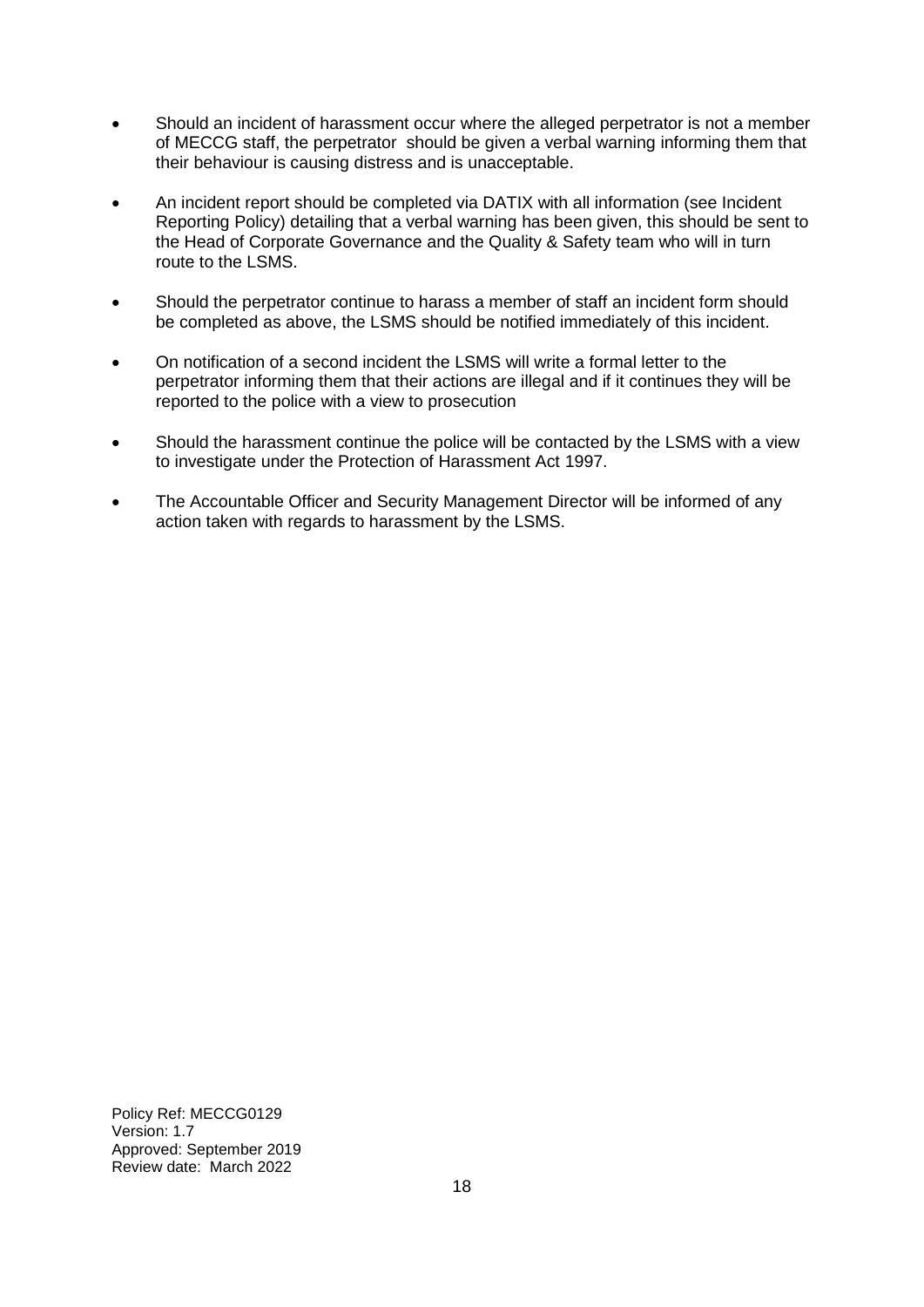## **Appendix 4 – Suspicious Packages**

Incidents of this nature are extremely rare; however if there is concern that a suspected package has been received sensible steps can be taken to minimise the risk and danger.

#### **General Mail Handling - What to look for**

- Look out for suspicious envelopes or packages (see below for some things that should trigger suspicion)
- Open all mail with a letter opener or other method that is least likely to disturb contents.
- Open packages/envelopes with a minimum amount of movement.
- Do not blow into envelopes.
- Do not shake or pour out contents.
- Keep hands away from nose and mouth while opening mail.
- Wash hands after handling mail.

#### **Some items that can trigger suspicion**

- Discolouration, crystals or surface, strange odours or oily stains
- Envelope with powder or powder-like residue
- Excessive tape or string.
- Unusual size or weight for its size.
- Lopsided or oddly-shaped envelope.
- Postmark that does not match return address.
- Restrictive endorsements such as "Personal" or "Confidential"
- Excessive postage.
- Hand-written, block printed or poorly typed addresses.
- Incorrect titles.
- Title but no name.
- No return address.
- Misspelling of common words.
- No return address.
- Addressed to a person who has left the authority's employment.

#### **General Mail Handling - What to do**

If you believe you have received a contaminated package:

- Do not touch the package further or move it to another location. Especially do not put it in a bucket of water.
- Shut windows and doors in the room and leave the room, but keep yourself separate from others and available for medical examination.
- Switch off any room air conditioning/ventilation system.
- Notify your Manager clearly stating why you think it is suspicious.

#### **Your manager should make arrangements to**

• Confirm as far as possible whether the suspicious package merits calling out the Police and invoking emergency plans.

• Notify the police using the 999 system.